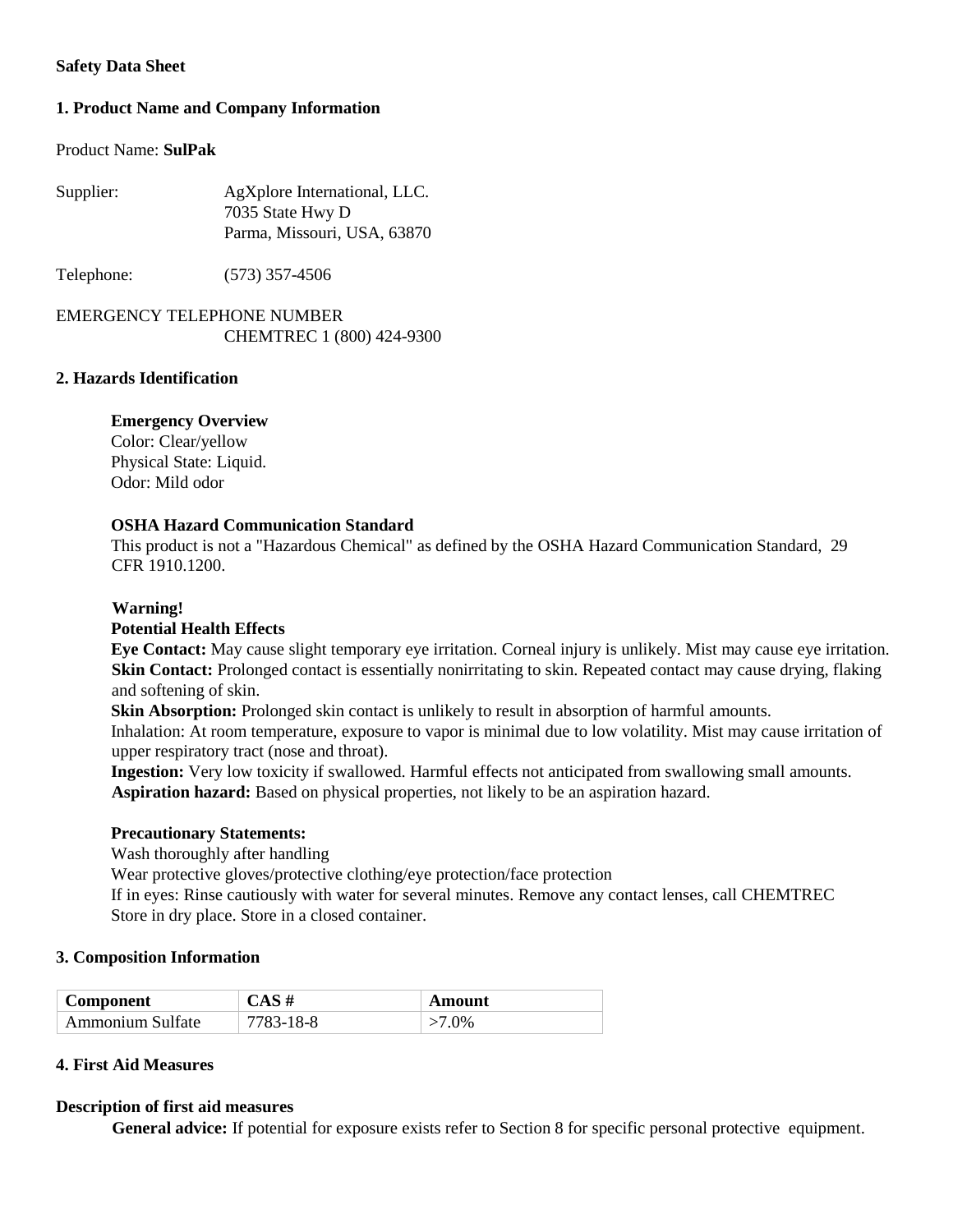**Inhalation**: Move person to fresh air; if effects occur, consult a physician.

**Skin Contact:** Flush skin with plenty of water for at least 15 minutes while removing contaminated clothing and shoes. Wash clothing before reuse. Remove contaminated clothing and shoes. If irritation persists seek medical attention.

**Eye Contact:** Flush eyes thoroughly with water for several minutes. Remove contact lenses after the initial 1-2 minutes and continue flushing for several additional minutes. If effects occur, consult a physician, preferably an ophthalmologist.

**Ingestion:** Call a physician or poison control center immediately. Rinse mouth. Do NOT induce vomiting. If vomiting occurs keep head low so that stomach content doesn't get into the lungs. Do not use mouth to mouth.

#### **Indication of immediate medical attention and special treatment needed**

In case of a accident or unwellness, seek medical attention immediately

### **5. Fire Fighting Measures**

**Suitable extinguishing media:** Water fog or fine spray, Dry chemical fire extinguishers, Carbon dioxide fire extinguishers, Foam.

**Extinguishing Media to Avoid:** Do not use direct water stream. May spread fire. **Specific Hazards arising from the substance or mixture:** Avoid inhaling the fumes

#### **Advice for firefighters**

**Fire Fighting Procedures:** Keep people away. Isolate fire and deny unnecessary entry. Use water spray to cool fire exposed containers and fire affected zone until fire is out and danger of reignition has passed. Fight fire from protected location or safe distance. Consider the use of unmanned hose holders or monitor nozzles. Immediately withdraw all personnel from the area in case of rising sound from venting safety device or discoloration of the container. Burning liquids may be extinguished by dilution with water. Do not use direct water stream. May spread fire. Move container from fire area if this is possible without hazard. Burning liquids may be moved by flushing with water to protect personnel and minimize property damage.

**Special Protective Equipment for Firefighters**: Wear positive-pressure self-contained breathing apparatus (SCBA) and protective fire fighting clothing (includes fire fighting helmet, coat, trousers, boots, and gloves). If protective equipment is not available or not used, fight fire from a protected location or a safe distance.

#### **6. Accidental Release Measures**

**Personal precautions, protective equipment and emergency procedures:** Spilled material may cause a slipping hazard. Keep unnecessary and unprotected personnel from entering the area. Use appropriate safety equipment. For additional information, refer to Section 8, Exposure Controls and Personal Protection.

**Environmental precautions**: Prevent from entering into soil, ditches, sewers, waterways and/or groundwater. See Section 12, Ecological Information.

**Methods and materials for containment and cleaning up**: Contain spilled material if possible. Absorb with inert material and dispose of in accordance with applicable regulations (Disposal Section 13)

### **7. Handling and Storage**

**General Handling:** Do not eat or drink while working. Before making transfer operations, assure that there aren't any incompatible material residuals in the containers. Contaminated clothing should be changed before entering eating areas. See section 8 for protective equipment.

#### **Storage**

Store away from direct sunlight or ultraviolet light. Keep container tightly closed when not in use. Store in a dry place. Protect from atmospheric moisture.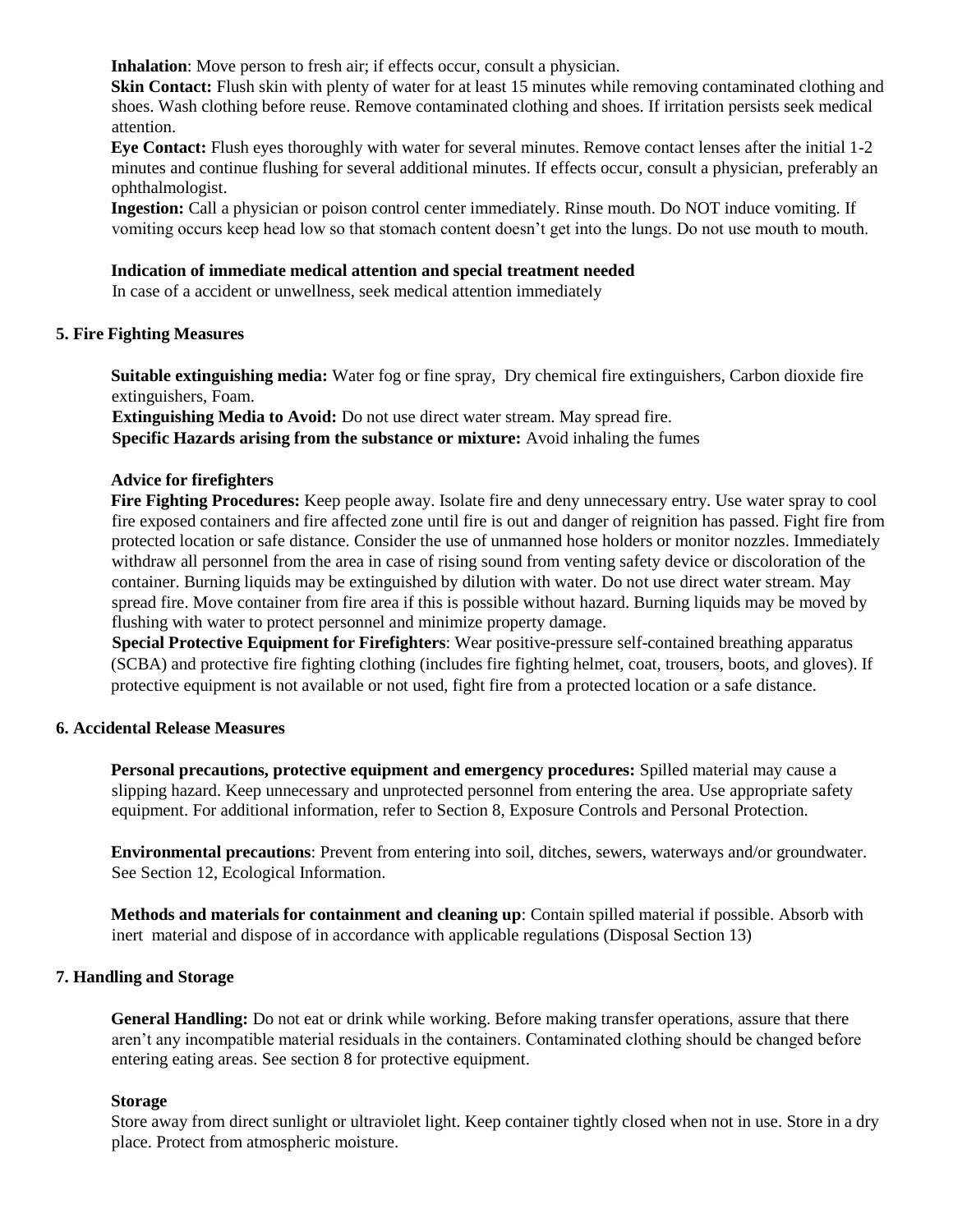Store in the following material(s): Stainless steel. Aluminum. Plasite 3066 lined container. 316 stainless steel. Opaque HDPE plastic container. Shelf life: Use within 12.0 Months

#### **8. Exposure Controls and Personal Protection**

#### **Personal Protection**

**Eye/Face Protection:** Use safety glasses (with side shields). If there is a potential for exposure to particles which could cause eye discomfort, wear chemical goggles.

**Skin Protection:** Wash off immediately with soap and plenty of water removing all contaminated clothes and shoes. If skin irritation persists, call a physician.

**Hand protection:** Wear appropriate protective gloves to prevent skin exposure. Consistent with general hygienic practice for any material, skin contact should be minimized.

**Respiratory Protection**: Respiratory protection should be worn when there is a potential to exceed the exposure limit requirements or guidelines. If there are no applicable exposure limit requirements or guidelines, wear respiratory protection when adverse effects, such as respiratory irritation or discomfort have been experienced, or where indicated by your risk assessment process. In misty atmospheres, use an approved particulate respirator. The following should be effective types of airpurifying respirators: Organic vapor cartridge with a particulate prefilter.

**Ingestion:** Use good personal hygiene. Do not consume or store food in the work area. Wash hands before smoking or eating.

#### **Engineering Controls**

**Ventilation:** Use local exhaust ventilation, or other engineering controls to maintain airborne levels below exposure limit requirements or guidelines. If there are no applicable exposure limit requirements or guidelines, general ventilation should be sufficient for most operations. Local exhaust ventilation may be necessary for some operations.

#### **9. Physical and Chemical Properties**

#### Appearance

| <b>Physical State</b>            | Liquid.                |
|----------------------------------|------------------------|
| Color                            | Clear/yellow           |
| Odor                             | Mild odor              |
| Odor Threshold                   | No test data available |
| pH                               | $8.0 - 9.0$            |
| <b>Freezing Point</b>            | 32 ° F                 |
| <b>Flash Point</b>               | Closed Cup $102$ °C    |
| <b>Evaporation Rate</b>          | Not Established        |
| Vapor Pressure                   | No test data available |
| Specific Gravity                 | $(H2O = 1)$ 1.26       |
| Solubility in water (by weight)  | Dispersible            |
| <b>Autoignition Temperature</b>  | No test data available |
| <b>Decomposition Temperature</b> | No test data available |
| Viscosity                        | Not available          |
| <b>Liquid Density</b>            | $10.5$ lbs/gal         |
|                                  |                        |

### **10. Stability and Reactivity**

#### **Reactivity**

No dangerous reaction known under conditions of normal use. **Chemical stability**  Stable under recommended storage conditions. See Storage, Section 7

**Possibility of hazardous reactions** Stable under normal conditions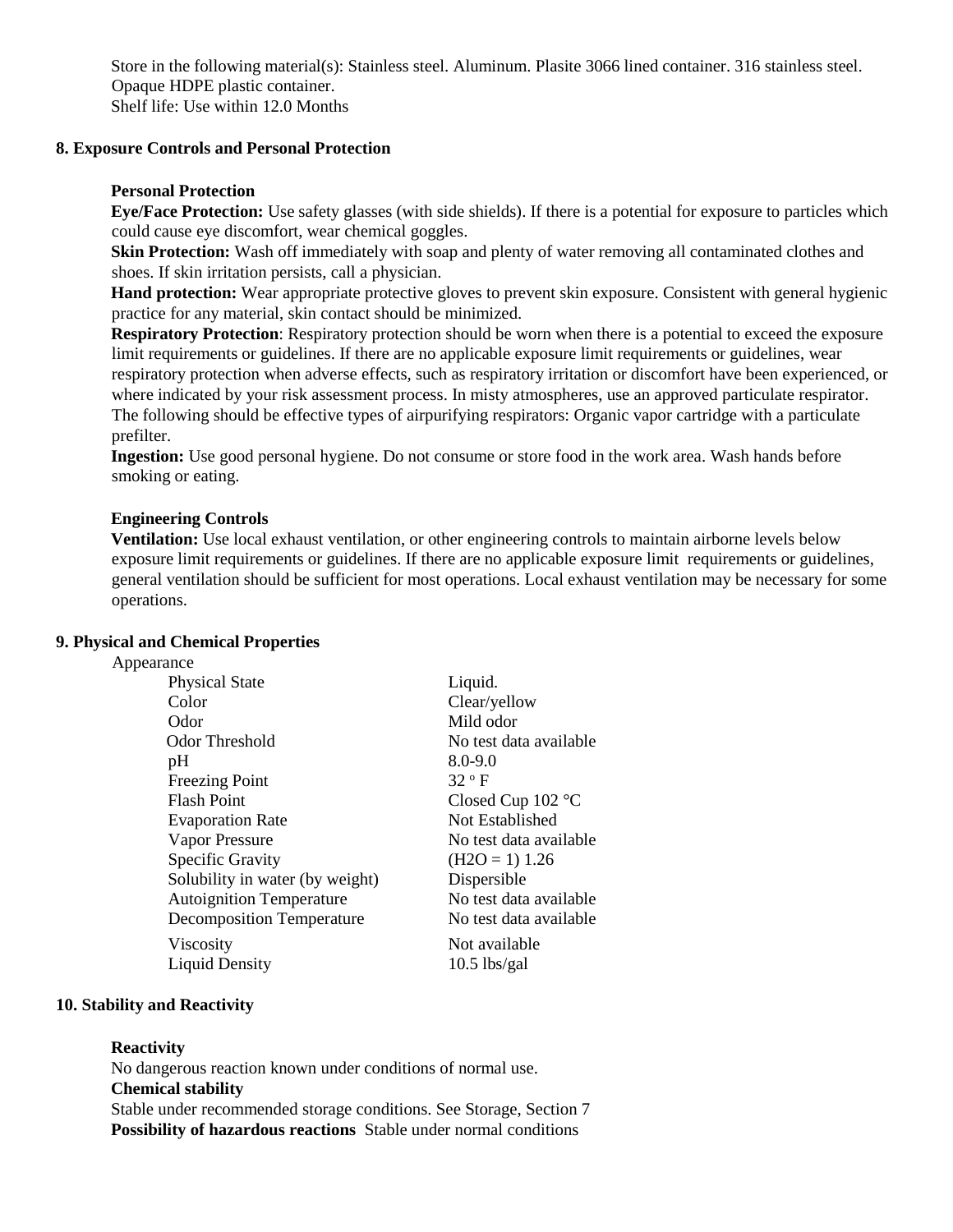**Conditions to Avoid:** Exposure to elevated temperatures can cause product to decompose. Avoid direct sunlight or ultraviolet sources. Stable under normal conditions.

**Incompatible Materials:** Avoid contact with: Strong acids. Strong bases. Strong oxidizers.

### **Hazardous decomposition products**

Decomposition products depend upon temperature, air supply and the presence of other materials. **Decomposition products can include and are not limited to**: Aldehydes. Alcohols. Ethers. Organic Acids.

## **11. Toxicological Information**

**Routes of Exposure:** Eye Contact: May cause irritation. Skin contact: Can be absorbed, may cause irritation. Inhalation: Unknown Ingestion: Unknown

**Exposure Symptoms:** Burning and skin damage. Eye irritation-stinging, tearing, redness, swelling, and blurred vision. Allergic skin reaction some redness and rash.

**Acute and Chronic effects:** Components may be absorbed into the body through the skin. Contact may irritate or burn eyes. Prolonged inhalation may be harmful. Prolonged exposures may cause chronic effects.

**Acute Toxicity Oral**  N/A **Dermal**   $N/A$ **Eye damage/eye irritation**  May cause slight temporary eye irritation. Mist may cause eye irritation. **Skin corrosion/irritation**  N/A

**Carcinogenicity**  N/A

### **12. Ecological Information**

### **Toxicity**

.

Material is practically non-toxic to aquatic organisms on an acute basis.

# **Ecological information of the mixture:**

**Aquatic Acute Toxicity** EC50 Algae: N/A LC50 Crustacea: N/A LC50 Fish: N/A

#### **Persistence and Degradability**

Material is readily biodegradable.

#### **Bioaccumlative potential**

#### **Ecological information of the mixture:**

Bioaccumlation: No data available

# **Mobility in Soil**

# **Ecological information of the substance:**

Mobility in Soil: N/A

# **Other adverse effects:**

None

Use according to criteria of good industrial practice, avoiding product dispersion in the environment.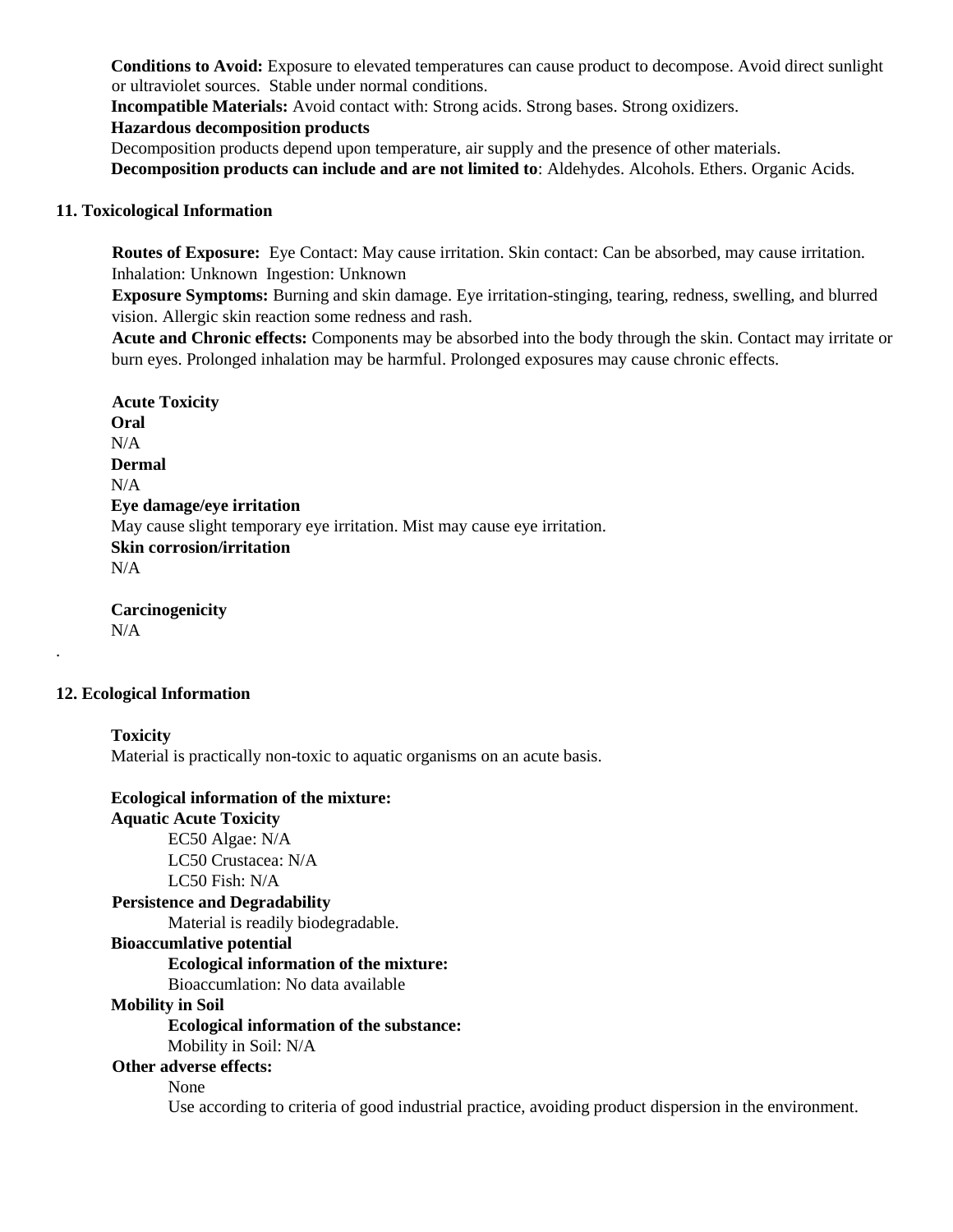DO NOT DUMP INTO ANY SEWERS, ON THE GROUND, OR INTO ANY BODY OF WATER. If possible recover the product, otherwise dispose of in authorized landfill. AS YOUR SUPPLIER, WE HAVE NO CONTROL OVER THE MANAGEMENT PRACTICES OR MANUFACTURING PROCESSES OF PARTIES HANDLING OR USING THIS MATERIAL.

# **14. Transport Information**

**DOT Non-Bulk**  Not Regulated

**DOT Bulk** 

Not Regulated

### **15. Regulatory Information**

# **OSHA Hazard Communication Standard**

This product is not a "Hazardous Chemical" as defined by the OSHA Hazard Communication Standard, 29 CFR 1910.1200.

# **SARA Hazardous Categories**

| Immediate (Acute) Health Hazard   | No.            |
|-----------------------------------|----------------|
| Delayed (Chronic) Health Hazard   | $\overline{N}$ |
| Fire Hazard                       | No.            |
| Reactive Hazard                   | No.            |
| Sudden Release of Pressure Hazard | Nο             |

# **CERCLA Hazardous Substances List (40 CFR 302.4)** Not Listed

**Clean Air Act, SARA 312** No Hazardous Air Pollutants (HAPs) **SARA 311 Hazardous Substances** No **SARA 302 Extremely Hazardous Substances** No

### **US. Toxic Substances Control Act**

All components of this product are on the TSCA Inventory or are exempt from TSCA Inventory requirements under 40 CFR 720.30

# **16. Other Information**

| <b>Hazard Rating System</b> |        |      |            |
|-----------------------------|--------|------|------------|
| <b>NFPA</b>                 | Health | Fire | Reactivity |
|                             |        |      |            |

### **Date of Preparation: 1/15/2016**

The information above is believe to be accurate and represents the best information currently available to us. However, since the conditions of handling and use are beyond our control, we make no guarantee of results, and assume no liability for damages incurred by use of this material. It is the responsibility of the user to comply with all applicable federal, state and local laws and regulations.

**Disclaimer and Limitation of Liability:** This data sheet was developed from information on the constituent materials identified herein and does not relate to the use of such materials in combination with any other material or process. No